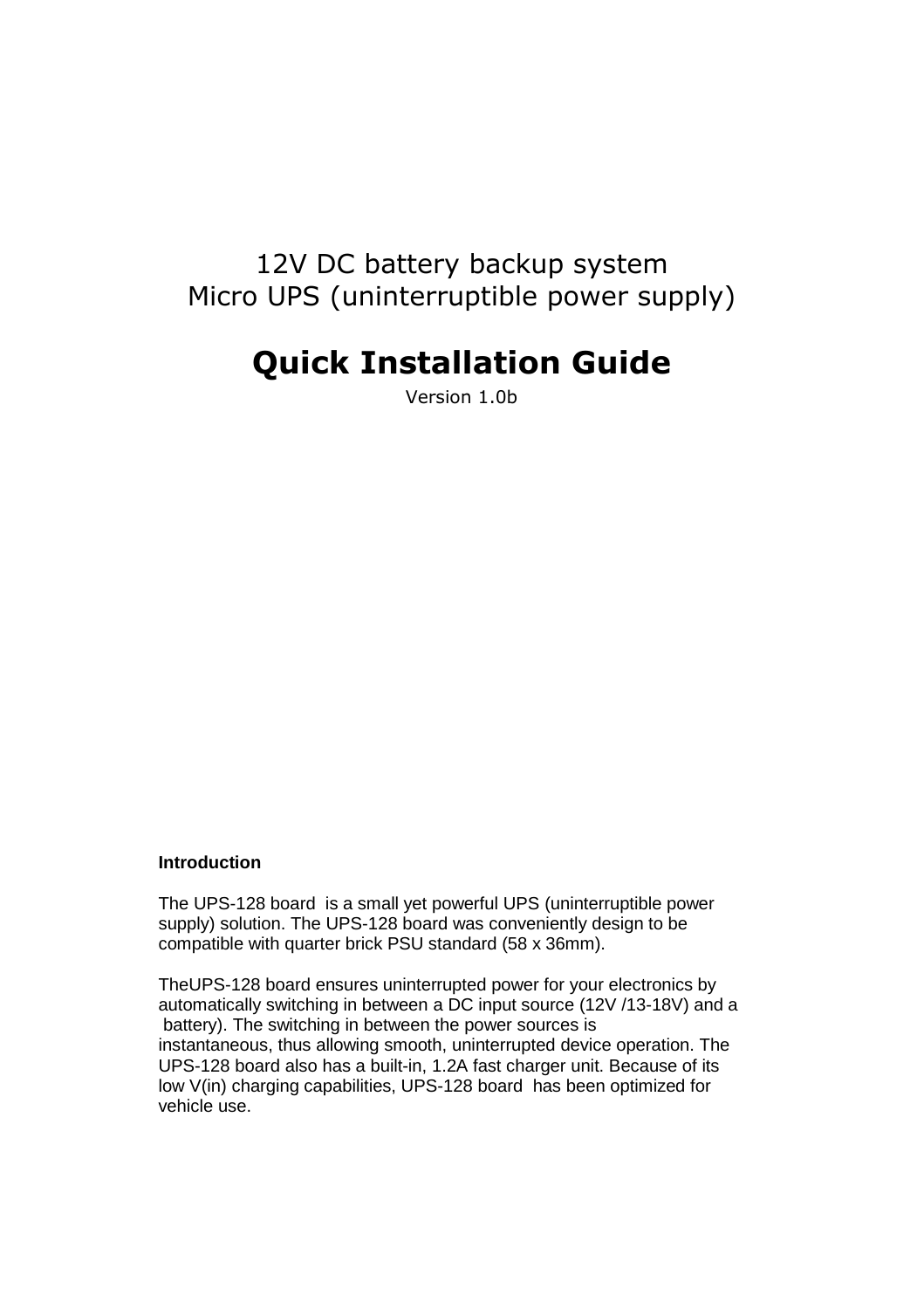# **Mode of Operation**

The UPS-128 board has been specifically designed for uninterruptible small/medium power PC operation, where "always on" operating is required. Applications for the picoUPS include a wide range of systems including servers and telecom and high availability systems or for powering electronics in vehicle applications. For example, the V(in) of UPS-128 board can be plugged into a vehicle cigarette lighter, while V(out) provides an uninterrupted power source selected from either cigarette lighter or the backup battery.



Fig 1.1 block diagram

## **Power inputs**

1) A 13-18V power source. (13.5V – 16V ideal) NOTE: Unit will work as low as 6V, but battery will not be charged if V(in) is lower than 13V!

2) A Lead Acid or Sealed Lead Acid battery (4Ah-60Ah)

# **Power Path Switching**

The UPS-128 board will automatically switch in between V(In) and Batt depending on who has a higher voltage. The switching hysteresis is as low as 10mv. As a result, when AC/DC power is lost, the picoUPS will automatically switch to Battery output. The switching speed is about 100nS. When powered from main source, V(in) a green LED will light up indicating that the main power source path is ON.

# **Battery charging, bulk charging mode**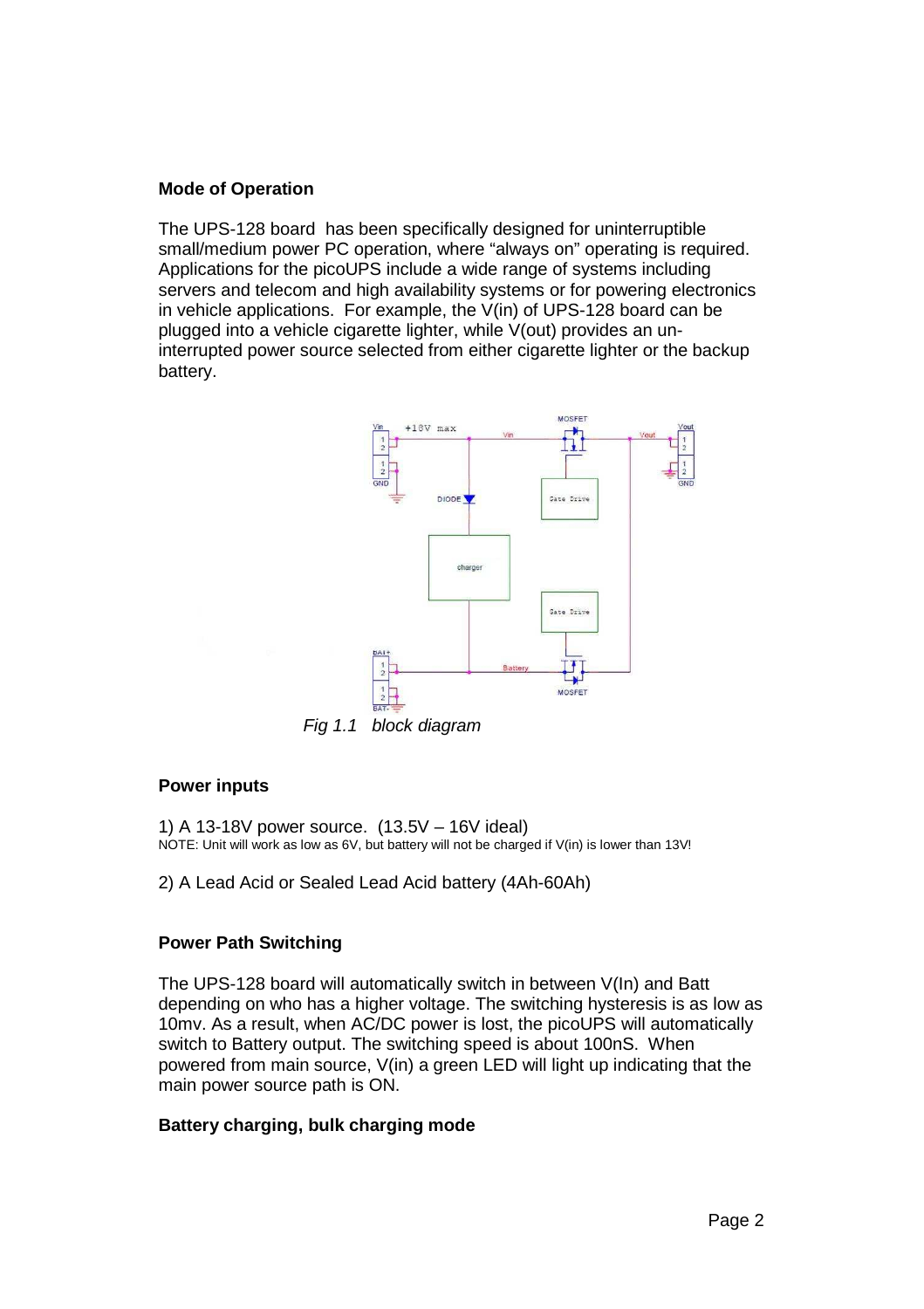The UPS-128 board has a built in, fast 1.2A, constant current, constant voltage, SLA battery charger. Depending on battery size and level of discharge, charging stage can be anywhere from few minutes to few hours. For example, a typical 7AH / 12V SLA battery will fully change in 6 hours. When the battery is near full capacity, charge current will slowly decrease.

# **Typical configuration**

A typical configuration for a low / medium power computer setup is comprised from a 12V / 7Ah battery, a 13.5V from a vehicle. The output can be coupled to power supply

## **Specifications, UPS-128 board .**

| Volts (V)                                                                                                                                                                                                                                                                                                                                                        | Max Load (A)         | Peak Load (A) | <b>Max Charge</b><br>Current |
|------------------------------------------------------------------------------------------------------------------------------------------------------------------------------------------------------------------------------------------------------------------------------------------------------------------------------------------------------------------|----------------------|---------------|------------------------------|
| $6 - 18V^*$                                                                                                                                                                                                                                                                                                                                                      | 6A fanless / 10A fan | 12A           | 1200mA**                     |
| * if Vcc is below 13-13.5V unit will work but will not fully charge the Battery.<br>** Charge current can be modified by changing the current sense resistor, R22, R20:<br>$R(sense)=0.1R$ $I(lim)=600mA$<br>R(sense)=50mR I(lim)=1200mA (default)<br>R(sense)=25mR I(lim)=2400mA                                                                                |                      |               |                              |
| <b>Note:</b> R(sense) it's noted R22 on the PCB                                                                                                                                                                                                                                                                                                                  |                      |               |                              |
| Precautions for operating this DC-DC converter:<br>-Inrush input current should not exceed 20A.<br>-Peak load should not exceed 60 seconds.<br>-Idle current: < 6mA. For standby periods exceeding 30 days, min. battery size should be 7Ah.<br>-Float voltage is 13.5V (+/- 1%). Use only with SLA<br>-Low voltage battery cut-off not provided by this module. |                      |               |                              |

Power Ratings (max load = 10A)

**Input Requirements:** 13-18V regulated, min=2A, max = load dependent.

# **Fuse: Blade, 10A**

**Size:** 58mm(L) \* 36mm(W) \* 20mm (H) (1U compliant)

**Weight: 2**0grams

**Connectors:** Faston Blades, 0.187'

#### **Overload protection**

This unit does not provide overload protection. Inrush current should not exceed more than 20A for 1 second.